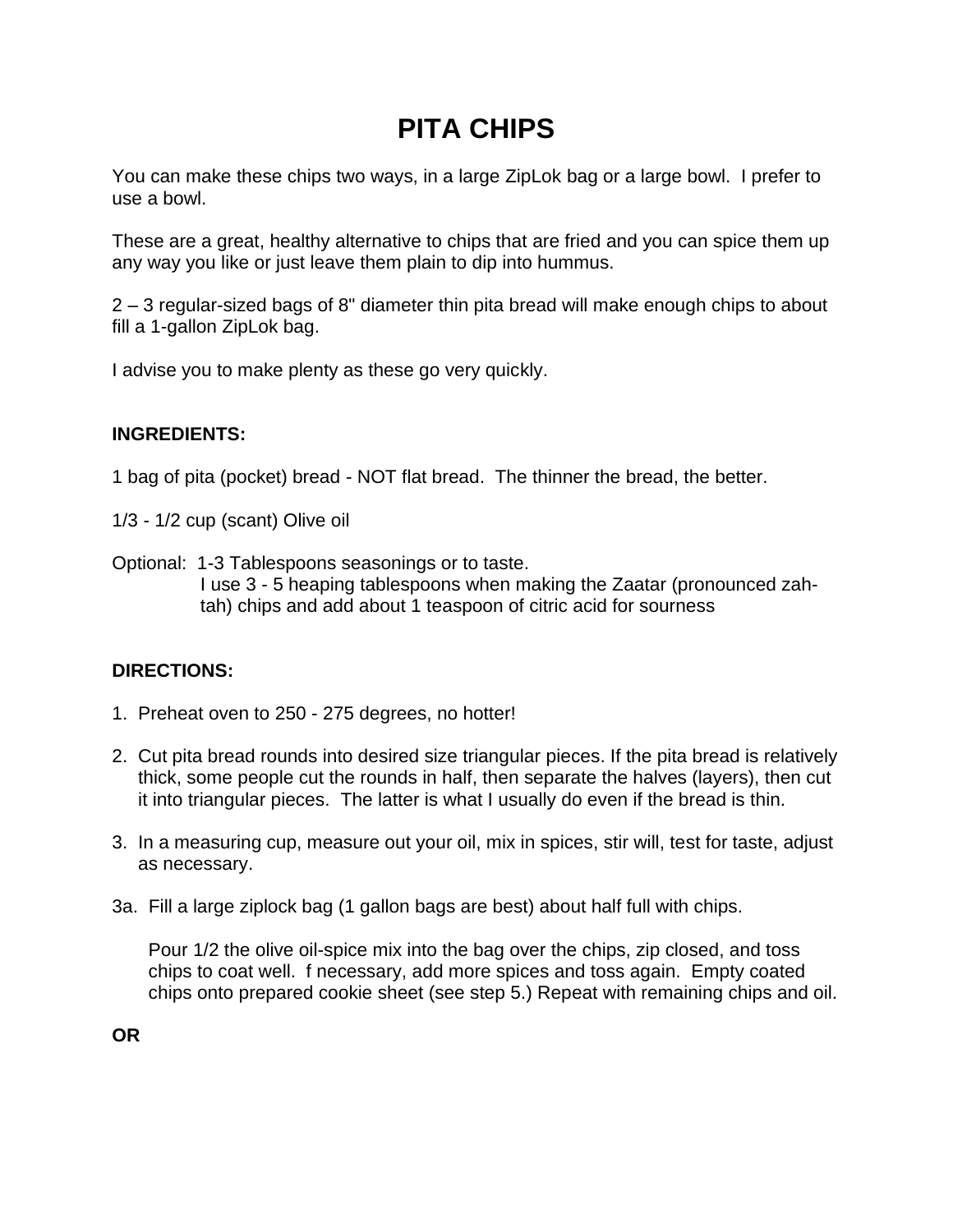## **Preferred Method:**

3b. Put all the pita bread triangles in a large bowl.

 In a measuring cup, measure out your oil, mix in spices, stir well, test for taste, adjust as necessary.

 Pour the olive oil-spice mix over the bread and stir for several minutes with a spatula to coat chips.

- **Note:** If making zaatar chips (see **TIPS** section below) you will only need a very small amount of sumac - if you want to use it at all - about a 10:1 ratio of zaatar seasoning to sumac. Zaatar comes in several varieties – Lebanese, Jordian, Syrian, Palestinian, some with sumac already included – be sure to read the ingredients label. I use Adonis Spices Traditional Lebanese Zaatar mix. You may also want to include a pinch or two of citric acid powder for additional sourness and you might want to use more than 1 or 2 tablespoons of the zaatar seasoning - I use 3 - 5 heaping tablespoons and also salt and pepper to taste. Once you've mixed all the seasonings into the oil, taste it and adjust seasonings accordingly. You can always sprinkle on more seasonings on the chips and continue to toss - the spices don't necessarily have to be mixed in with the olive oil.
- 5. Line a baking/cookie sheet with parchment paper and spread chips out on the sheet. **Note:** You don't need the parchment paper, but it makes for a much easier transferring of chips to container and clean-up. Even better - use a Silpat (or equivalent) silicone sheet - available at Bed, Bath & Beyond.
- 6. Bake for about 15 minutes, remove sheet from oven, stir chips around/turn over with spatula and continue to bake checking at 2 - 3 minute increments until desired crispness is reached. Depending on your oven, thickness of chips (the thinner, the less time), amount of oil used, and how many chips you have on your baking sheet probably 20-30 minutes. After you remove chips from oven, let them cool on the baking sheet and they will crisp up a little more from the residual heat.

 Resist the urge to over-bake them. They should not be dark brown, only partially brown with some light patches.

7. Allow to cool completely and store in an airtight container or ZipLok bag.

### **TIPS:**

About the maximum amount of chips you can get on a ½-sheet cookie pan is 1 bag of cut up pita bread.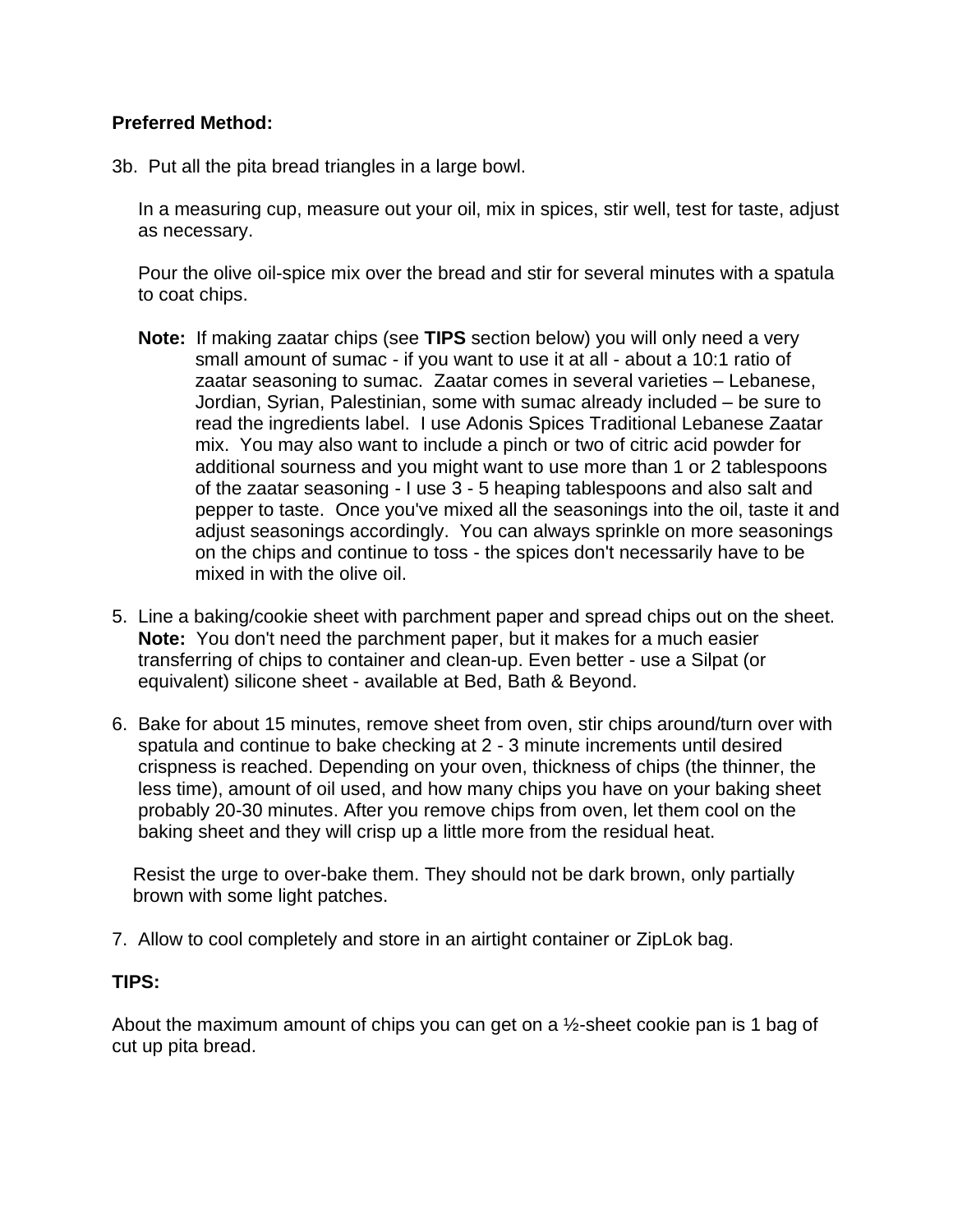You can get 1/2-sheet pans (cookie sheets) at Sam's or Costco – they a little larger (13" x 18") than your standard cookie sheet. Be sure to measure your oven to see if it can accommodate a 1/2-sheet pan before you run out and buy one.

I've been refining this recipe for quite a while. One thing I learned is that you want a lighter rather than a heavier coating of oil. You will probably have to toss the chips for several minutes to achieve a thin, even coating. Too much oil and you practically have to burn the chips to get them to crisp up.

However, you will probably still have some chips that aren't as crisp as the others. Don't worry, they will last at least 2 weeks without going stale, but they probably won't be around that long, anyway. Ha!

It may take you a couple of attempts to get the consistency and seasonings the way you want them.

Most of the time I use pita bread (thin variety) from the Sweis Pita Bakery at 2115 N. May Ave - on the west side of the road just south of the NW 23rd St intersection - they have best pita bread and it comes in 3 thicknesses – thick, regular and thin as well as other items you may need that I mention below and a variety of other Mediterranean specialty foods. They bake their pita bread fresh on Tuesdays and Thursdays.

Also in Oklahoma City, get supplies at Mediterranean Imports & Deli on the east side of N. May Ave. at NW 56th St. Some Crest stores carry pita bread from John's Pita Bakery in Wichita, KS – their bread is very thin and also works well.

I always suggest the thin variety as it crisps up quickly and without burning the chips.

For variety, look for pita bread in different flavors like onion or garlic or you can add ground, flaked onion or ground, flaked garlic or onion salt or garlic salt. If using the salted varieties, be careful not to make them too salty. **Hint:** The lemon pepper mix you find in most stores has way too much salt to use. If you want lemon pepper chips, you'll have to buy the salt-free variety. When reading a spice label, if the first ingredient is salt, be careful, it may be too salty.

Zaatar (pronounced zah-tah by the Lebanese) seasoning is finely chopped thyme with sesame seeds and sumac - it is widely used in Lebanese dishes. You can sometimes find the ground variety, but I always use the finely chopped.

You can get the zaatar seasoning, sumac and citric acid at just about any of the Mediterranean or Indian ethnic stores around town. Go easy on the citric acid as it is very sour – a little goes a long way.

If you plan on making a lot of chips, do this: